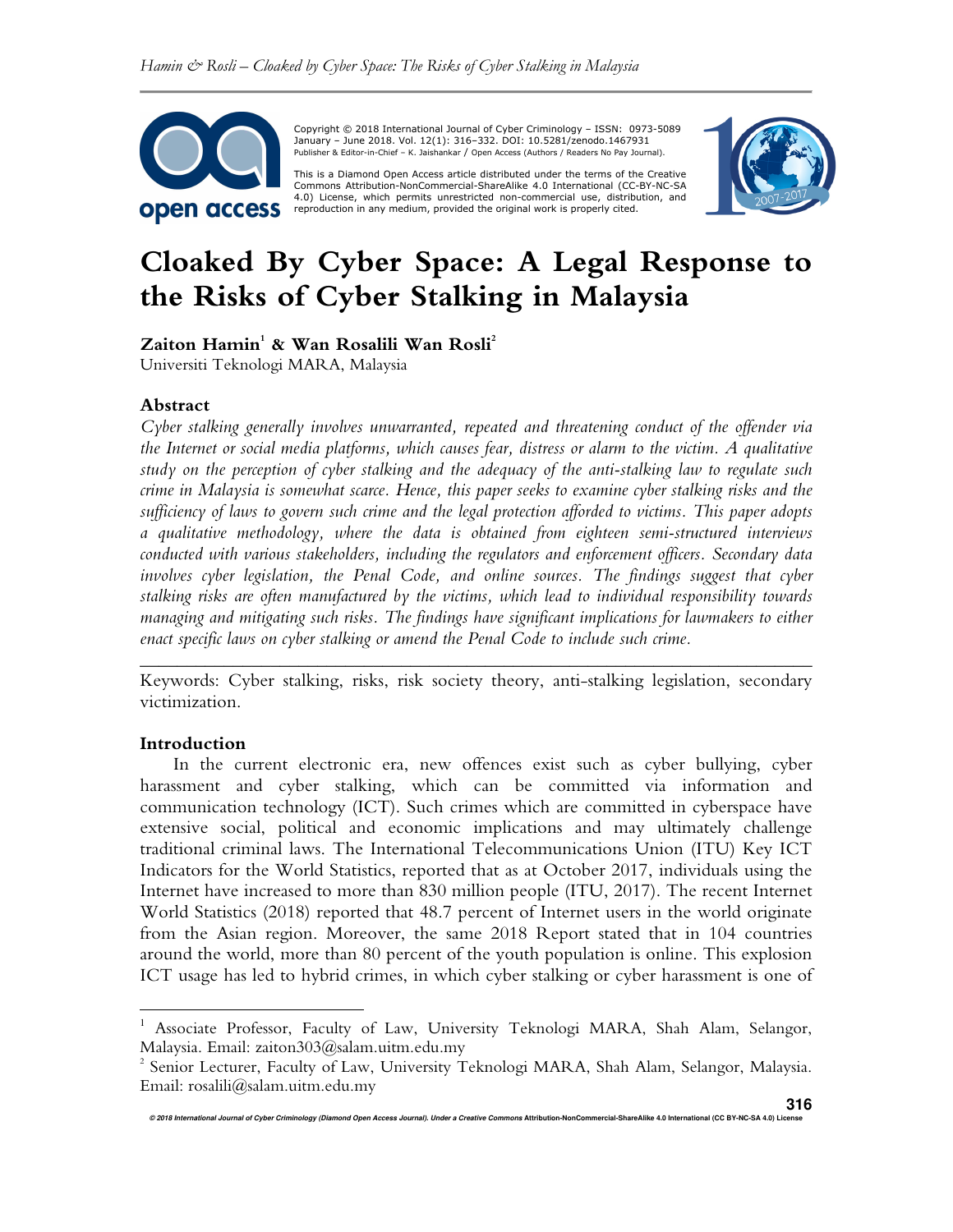

them. Wall (2005) suggests that hybrid crimes are crimes where the Internet has opened up new opportunities for existing criminal activities. Such crimes are crimes that can be committed with or without the Internet, but it increases in severity through the use of information technology such as cyber stalking, which could transcend from cyberspace to the real world and vice versa (Norden, 2013).

In the global context, the extant literature on stalking and cyber stalking has been published (Meloy, 1999; Medlin, 2002; Lamplugh, 2003; Ngo, 2013). Research on traditional stalking showed that several trends and characteristics of crime are emerging. For example, rather than older people, younger persons are vulnerable to the risk of becoming victims of stalking. (Aa, 2011; Purcell, Pathe' & Mullen, 2002). Stalking is also generally accepted to be a widespread problem with serious social, psychological, medical and economic impediments (Owen, 2016; Fox, Nobles & Fisher, 2011). Literature also suggests that as opposed to traditional stalking, the research on cyber stalking is not as extensive as the former and is relatively small (Mutawa, 2016; Noble, Fox & Fisher, 2014; Reyns, Henson & Fisher, 2015; Tavani & Grodzinsky, 2002). Early literature on cyber stalking can be found in the late 1990's (Elison & Akdeniz, 1998). However, it is only in the last five years that research on cyber stalking victimization has started to progress (Reyns, Henson & Fisher, 2015). Early and more recent literature agrees that cyber stalkers use technology to hide their identities and to use the anonymity of the Internet to quickly target their victims without the need for any physical contact (Mutawa, 2016; Reyns, 2014; Ashcroft, 2001).

The recent legal literature on cyber-stalking focuses mainly on the effectiveness and the implications of the anti-stalking laws. For instance, Knight (2014) asserts that in the United States, offenders would often contact their victims after their prosecution and as a result, the recidivism rate of stalking and cyber-stalking increases to sixty percent. Other jurisdictions such as the UK and New Zealand enacted their anti-stalking laws in 1997 in the form of the Protection from Harassment Act 1997 and the New Zealand Harassment Act 1997 respectively. These statutes cover both criminal and civil harassment (CCPL, 2013). Singapore followed the UK's footsteps by criminalising cyber stalking and created the Protection from Harassment Act in 2014 (Hamin & Wan Rosli, 2016). The antistalking laws in the UK, Singapore, and the United States offer various protections for the stalking victims such as protection order, injunction, damages and restraining orders (Middlemiss, 2009; Cheong, 2014).

The extant literature on cyber stalking indicates that the veil of anonymity attracts stalkers to stalk their victims in cyberspace (Reyns, 2011; Heinrich, 2015; Middlemiss, 2014). Leong and Morando (2015), Heinrich (2015), Reyns (2011) and Tavani and Grodzinsky (2002), suggest that cyber stalkers can operate anonymously or pseudonymously while online, and they can stalk one or more individuals from the comfort of their home without having to venture out into the physical world to commit such crimes. Studies have shown that women are most likely to be stalked rather than men in traditional stalking and cyber stalking, which implies that such crime, is mainly a gender-motivated crime towards women committed by men (Godwin, 2003, Medlin, 2002, Reyns, 2010, Nobles, 2013).

The Malaysian literature on the criminalisation and the legal protection available for cyber stalking victims is rather scarce. Recent available studies indicate that the traditional criminal law in the Penal Code and cyber law in the shape of the Communication and Multimedia Act 1998 are the legal responses to cyber stalking in Malaysia (Hamin & Wan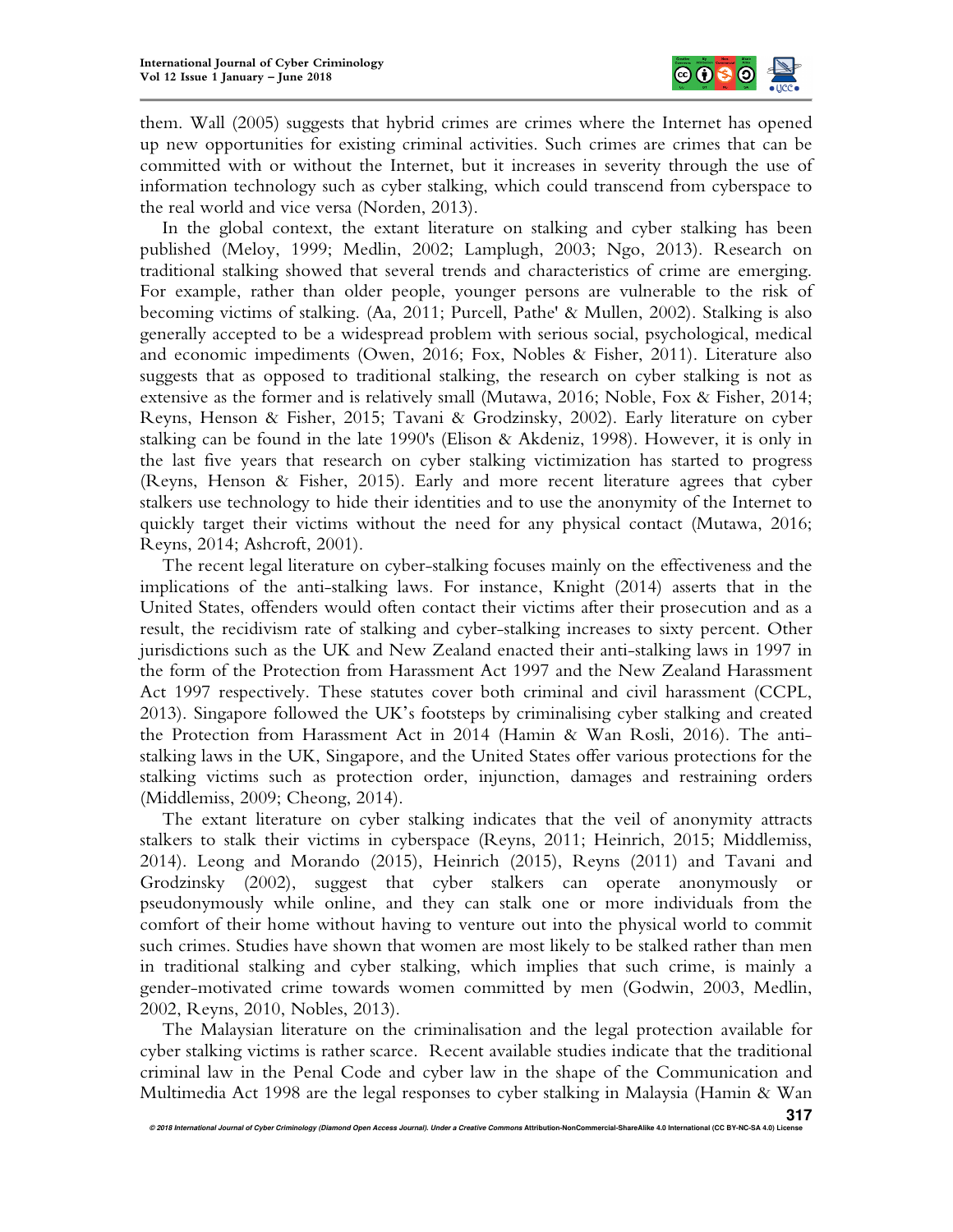Rosli, 2017). Other local literature highlights the unwillingness of female cyber stalking victims reporting on the crimes inflicted upon them by the police (Haron, 2010). Furthermore, Cyber Security Malaysia states that the problem posed by cyber stalking is peripheral as the actual number of the victims is higher because not all victims are willing to come forward with their reports (Cyber Security Malaysia, 2010). The recent statistics compiled by the Malaysian Computer Emergency Response Team (MyCERT) on cyber harassment incidences in Malaysia shows the numbers have tripled in the last ten years (MyCERT, 2017). The latest figure of such crimes reported by MyCERT for the first half of the year 2018 involves 142 cases. This indicates an increase in the number of cases as 560 cases were reported in 2017 and 529 cases in 2016. However, there is a lack of qualitative study on the perception of cyber stalking and the adequacy of the anti-stalking law to regulate such a crime. As such, this paper seeks to examine the perspective into such a crime and identify the sufficiency of anti-stalking law and the legal protection afforded to cyber stalking victims in Malaysia. Hence, this paper intends to fill in the gaps in the legal literature and research on anti-cyber-stalking law.

## **Literature Review**

 The advent and pervasiveness of technology have resulted in a broad range of activities including simultaneous sharing of information, pictures, making comments, instant messaging to friends and families and also engaging in social media (Leong & Morando, 2015). With such technological development, the magnitudes of cyber harassment and cyber stalking are rather extensive (Leong & Morando, 2015). Early literature defines stalking as a crime involving acts or behaviors of pursuit which is done over time that is threatening and potentially dangerous towards the victim (Meloy, 1998). Similarly, Thomas (1993) argues that the main elements of stalking involve the repetitive and threatening conduct of the offender.

Cyber stalking that has emerged from the conventional stalking may now be committed through any technological devices that can be connected via the Internet (Heinrich, 2015). The literature suggests that such a crime has evolved tremendously in terms of the technological medium of the crime commission and the types of illegal activities involved. Such a crime may be committed via the Internet involving unsolicited communication through emails, chat rooms, smart phones, mobile applications, SMS, social networking sites, and forums. The nature of stalking could range from repeated, threatening, or malicious information sharing or in extreme cases the luring or enticing of victims into dangerous liaisons (Reyns, 2015). Similarly, Piotrowski (2012) argues that cyber stalking involves the repeated and persistent attempt by one individual (the stalker), to harass another person (the victim), using the Internet or another open network. Local literature such as Haron (2010) divides the nature of the activities of cyber stalking into four types involving harassing, threatening, intimidating and impersonating the victim. Smoker and March (2017) contend that with the development of technology coupled with the susceptibility for uninhibited behavior within the online environment, cyber stalking has become a norm due to the availability of greater avenues of communication and open access to information.

The literature suggests that the architecture of the Internet allows cyber stalkers to operate anonymously or pseudonymously while online, and they could stalk one or more victims from the comfort of their homes. For instance, Dhillon, Challa, and Smith (2016)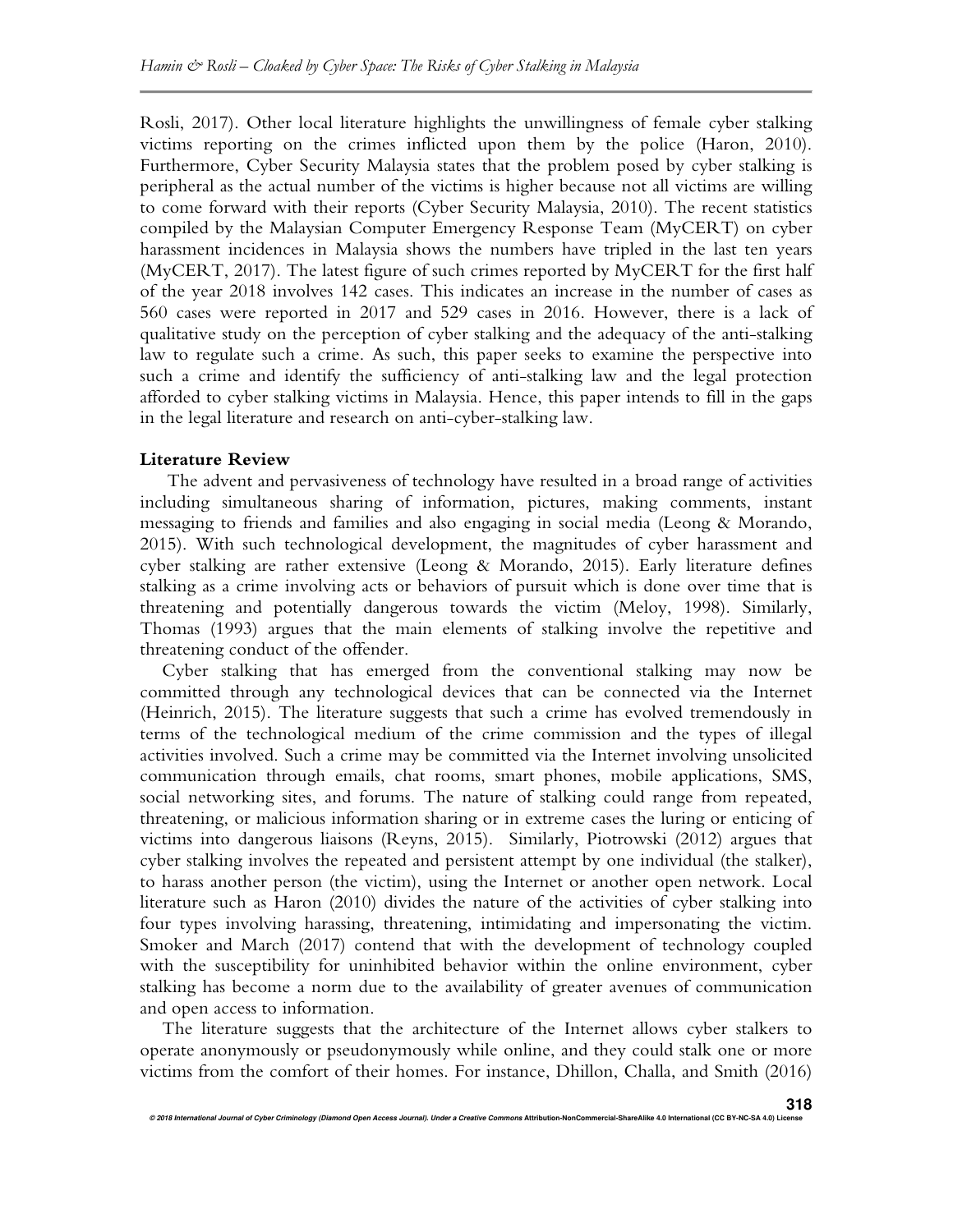

contend that because of the anonymity of the Internet environment, cyber stalking has taken a new form with an unprecedented scope. Through various technological applications, stalkers could stalk multiple victims simultaneously even when the victims reside in different states and countries from the stalkers (Hamin & Wan Rosli, 2017; Tavani & Grodzinsky, 2002). Cyber stalkers could easily acquire personal information about their victims due to the availability of such information that is readily accessible from electronic databases via online search engines (Heinrich, 2015). In most cases, the victims would never discover the true identity of their cyber stalkers (Bocij & McFarlane, 2002).

Recent literature focuses on the trans-nationality of such crime in which cyber stalking is considered as a trans-border crime. Jaishankar (2011) highlights that cyber stalking can also happen to victims that live in states and countries that are geographically distant from the stalkers. According to Dillon, Challa and Smith (2016), cyber stalking ignites jurisdictional issues as it is a cross-border crime. Prior qualitative studies focus on technologies in intimate partner stalking (Reyns, 2015), the impact of social network technology in the commission of cyber stalking (Haron, 2010) and qualitative analysis on the cyber stalking legislation in the UK (Maple, 2011) and the United States (Hazelwood, 2013).

Extant literature suggests that the impact of cyber stalking may be more dangerous and prevalent than traditional stalking. Such impact may be due to the various crime stimuli of the Internet that provide tremendous opportunities to utilise advanced computer programs (Aa, 2011; Mutawa, 2016). Cyber stalkers face no difficulties in finding their victims which can be done with a click of a button. The chances of being confronted with their actions are negligible as they would conceal their identities, alter critical data, move and delete information within seconds and destroy the evidence (Aa, 2011). Rawlinson (2015) explains that in Australia, 98 percent of domestic violence victims have also experienced cyber stalking. Al-Khateeb and Epiphaniou (2016) argue that more than 38 percent of cyber stalking victims fear that the offensive behavior of the offenders online would develop into a face-to-face confrontation. Tokunaga and Aune (2015) suggest that the threat of cyber stalking has become imminent and state that about 20 percent to 40 percent of Internet users are victimized through cyber stalking. The US Bureau of Justice Statistics (2017) reports that within a year, an estimated 14 in every 1,000 persons aged 18 or older may become victims of cyber stalking.

# *The Risks of Technological Crime*

The variety of the risks of victimization of cyber stalking has also been documented. For instance, Perry (2012) explains that the first risk is the physical danger to the victim through digital footprints in which the cyber stalkers could obtain the victim's current location and commit physical assault or even murder. Secondly, there is the risk of contact information whereby the cyber stalker could find the contact details of the victim's home, work, family and even friends (Perry, 2012). Thirdly, through data gathering, the cyber stalker could gain more information about the victim and could deceive the victim through social engineering. Similarly, Paladin (2016) states that cyber stalkers could always gather their data to be able to have access to personal information about the victims and immediately act upon it directly or indirectly using people who are close to the victim. Fourthly, the cyber stalker could gather sufficient information about the victim and commit identity theft (Perry, 2012). Lastly, the cyber stalker could take over the victim's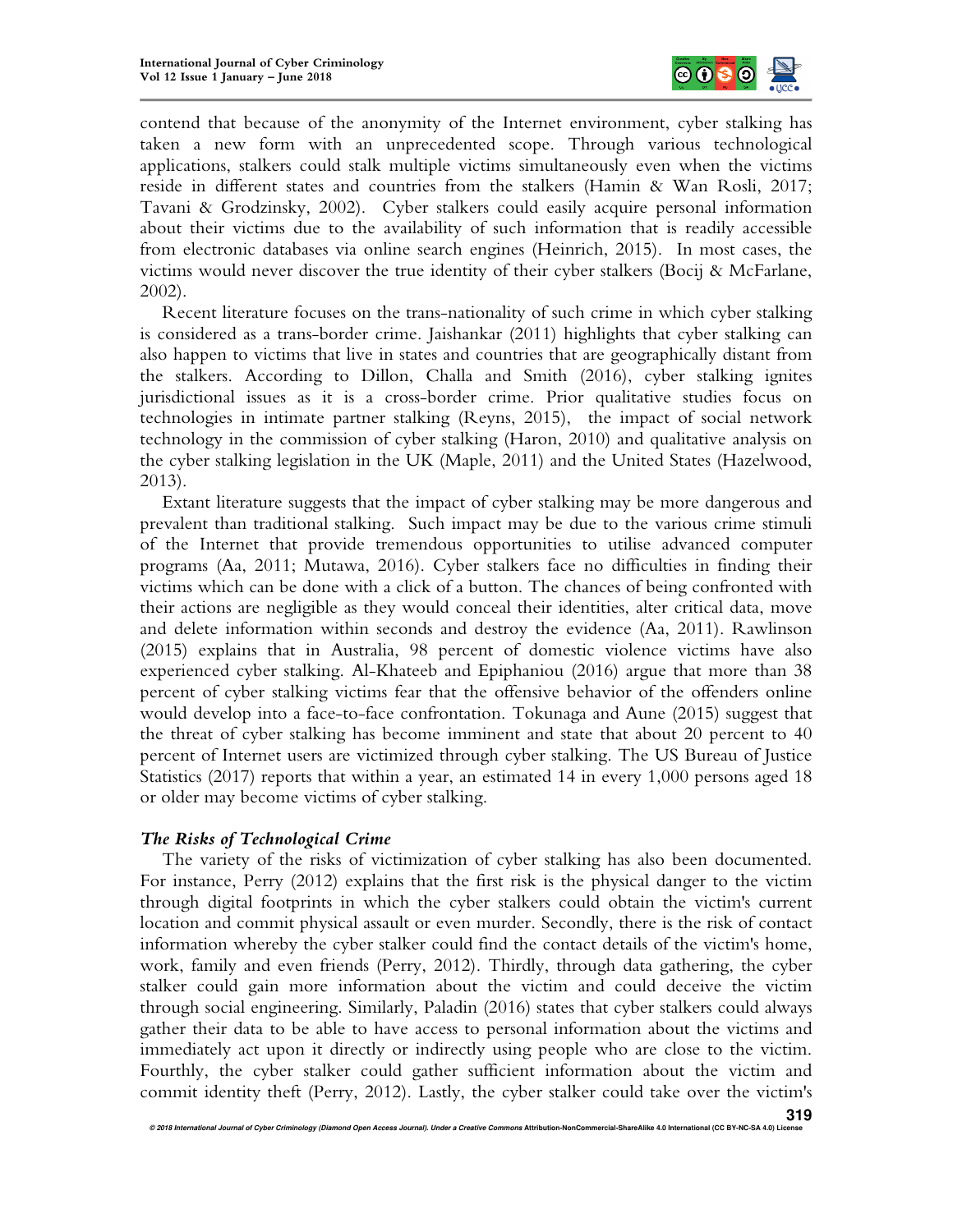account and use it to harass the victim personally and financially; for example, by penetrating into the victim's bank account and sending a false e-mail (Perry, 2012). The use of Spyware that is readily available nowadays, at a meager price or even with a free download on the Internet has enabled the stalkers to track their victims and gather information on them (Paladin, 2012).

## *Risk Society Theory*

Giddens (1990) explains risk society as a society increasingly preoccupied with the future and safety that generate a notion of risks. Beck (1992) a principal writer of the risk society theory defines risk society as a systematic way of dealing with hazards and insecurities induced and introduced by modernization. Beck (1992) and Giddens (1990) approached the risk society theory from the perspective of modernity, in which a society is seen to be vastly more dynamic than any previous society and lives in the future rather than the past. Beck (1992) also defines modernisation as surges of technological rationalisation and changes in work and organisation, which include changes in lifestyle and forms of love, societal characteristics and ordinary biographies. Other changes include a change in structures of power and influence in the ways of political repression and participation in views of reality and norms of knowledge. Giddens (1990) further explains that the risks in modern societies multiply with the increasing complexification of governance and technological control, and in the societal systems of production and consumption.

Both sociologists argue that humans have always been exposed to a level of risk such as natural disasters that are perceived to be caused by non-human forces. Giddens (1990) and Becks (1992) suggest that in modern society, humans are exposed to new risks such as pollution and crime which is the result of the modernisation process. Giddens (1990) defines these two types of risks as external risks and manufactured risks. Manufactured risks are identified as a high-level human agency involved in producing and mitigating such risks.

The risk society has since evolved into a world risk society, which involves the masses. Such a world risk society has led to an increase in online relationships with those who are physically absent (Castells et al., 2002). Social relations are generated online and have become globalised with friends from all over the world. The public is aware of the risks that come with the changing climate of globalisation such as cyber stalking, identity theft, cyber fraud, and cyber pornography. Beck (1992) contends that there is a strange paradox in modern society whereby risks are increasing due to technology and advancement of science rather than being abated by technological progress. The world risk society carries a high degree of risks which is so enormous that it transcends time and place on a global scale where the control of risks seems impossible (Jackson et al., 2004). The ultimate risks in cyber crime are that one is unaware of the risks which occur with a single click of a mouse (Jackson et al., 2004). Cyber risk mitigation would involve equipping oneself with weapons of software and knowledge as in a virtual environment; the perpetrator uses the cloak of anonymity to hide effectively (Jackson et al., 2004). Technological changes have led to the shifting of ways of communication, where rather than meeting face-to-face technology has minimised the gap between people across the world with just a single click of a mouse (Jackson, 2002). The world risk society and technological developments have led to the increasing vulnerability towards human-made risks (Giddens, 1999).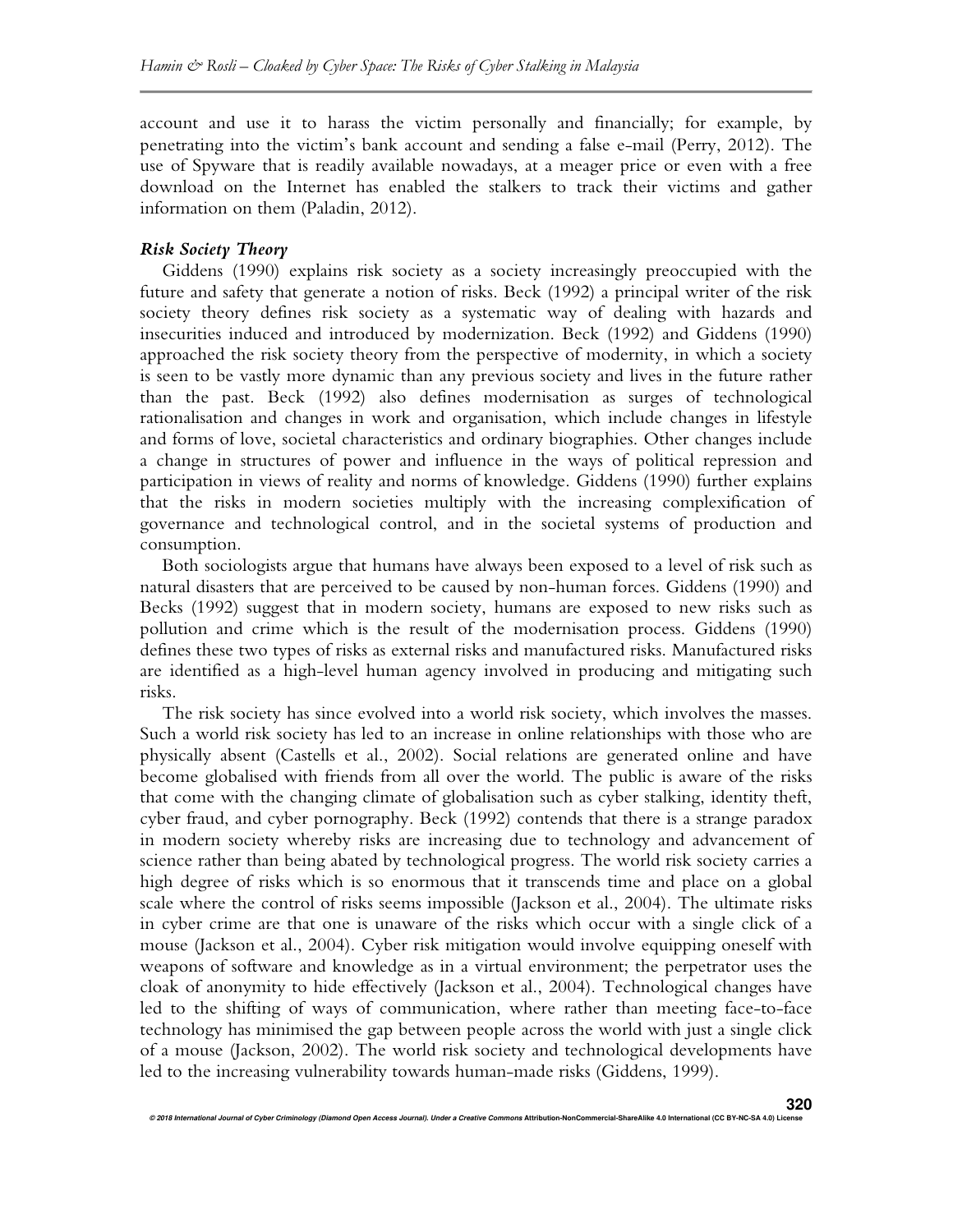

# **Regulating Cyber Stalking**

In the current Malaysian legal landscape, the law that governs cyber stalking is the Penal Code and the Communication and Multimedia Act 1998 (hereinafter the CMA 1998). Section 503 and section 506 of the Penal code which provide for criminal intimidation may also govern cyber stalking. Criminal intimidation is committed when a person threatens another with any injury to his person with the intent to cause alarm to that person. The punishment for criminal intimidation under section 506 is imprisonment for a term that may extend to two years or fine or both. To date, 11 cases of criminal intimidation have been prosecuted in the courts, but none of these cases involve stalking or cyber stalking.

In the Singaporean case of PP v Colin Mak Yew Loong (2013, Unreported), the defendant had been sending the victim threatening e-mails and voice messages for more than six years. The harassment included threats of violence by using an AK-47 rifle and a lead pipe. The perpetrator was charged with criminal intimidation and was sentenced to three years of imprisonment and fined SGD5000. This case took place during the preimplementation of the Protection from Harassment Act 2014 (PHA 2014) in Singapore. If the case were decided in Malaysia, the same decision would apply since criminal intimidation in Singapore is *in parimateria* (the same subject) with section 503 of the Malaysian Penal Code. However, if the case were decided post-PHA 2014, the defendant would have been charged with cyber stalking under section 7 of the PHA 2014 whereby on conviction the accused would be liable for a fine not exceeding SGD 5,000 and imprisonment not exceeding the term or twelve months or both. If the harassment towards the victim continues, the accused may also be charged with a subsequent offense with a maximum fine of SGD 10, 000 or a maximum jail term of two years or both.

Section 233 of the CMA 1998 governs the improper use of network facilities or network services. A person who commits an offense under this section shall on conviction be liable to a fine not exceeding fifty thousand ringgit or imprisonment for a term not exceeding one year or both. A person can also be further fined one thousand Malaysian Ringgit for every day during which the offence continued after the accused is convicted. However, no such cases relating to cyber stalking have ever been prosecuted under this section. The only case that was reported in this section involved the case of Rutinin b Suhaimin v PP (2014) 5 MLJ 282 whereby the accused published the comment that 'Sultan Perak sudahgila !!!!!' (Sultan of Perak is crazy!!!!!) via his Internet account. The decision, in this case, was overturned by the higher court as there was evidence that the accused's account could have been accessed by other persons as his IP line was on continuous login the entire day on the day the crime was committed. Despite the utility of section 233 in governing cyber stalking, it does not provide the necessary protection for the victims under the protection order, restraining order, injunction and civil remedies which are provided under the Protection from Harassment Act 1997 (PHA1997) in England and Wales. Also, this section does not identify or define the acts and behaviors that constitute cyber stalking or provide any instances of the impact of the stalkers' behavior on the victim such as those provided under section 2A and 4A of the PHA 1997.

# **Methodology**

In focusing on cyber stalking as a risk to be managed and observing the adequacy of the current law and legal protection for victims, this research employed a qualitative analysis. This methodology was chosen as it would provide a greater understanding of the social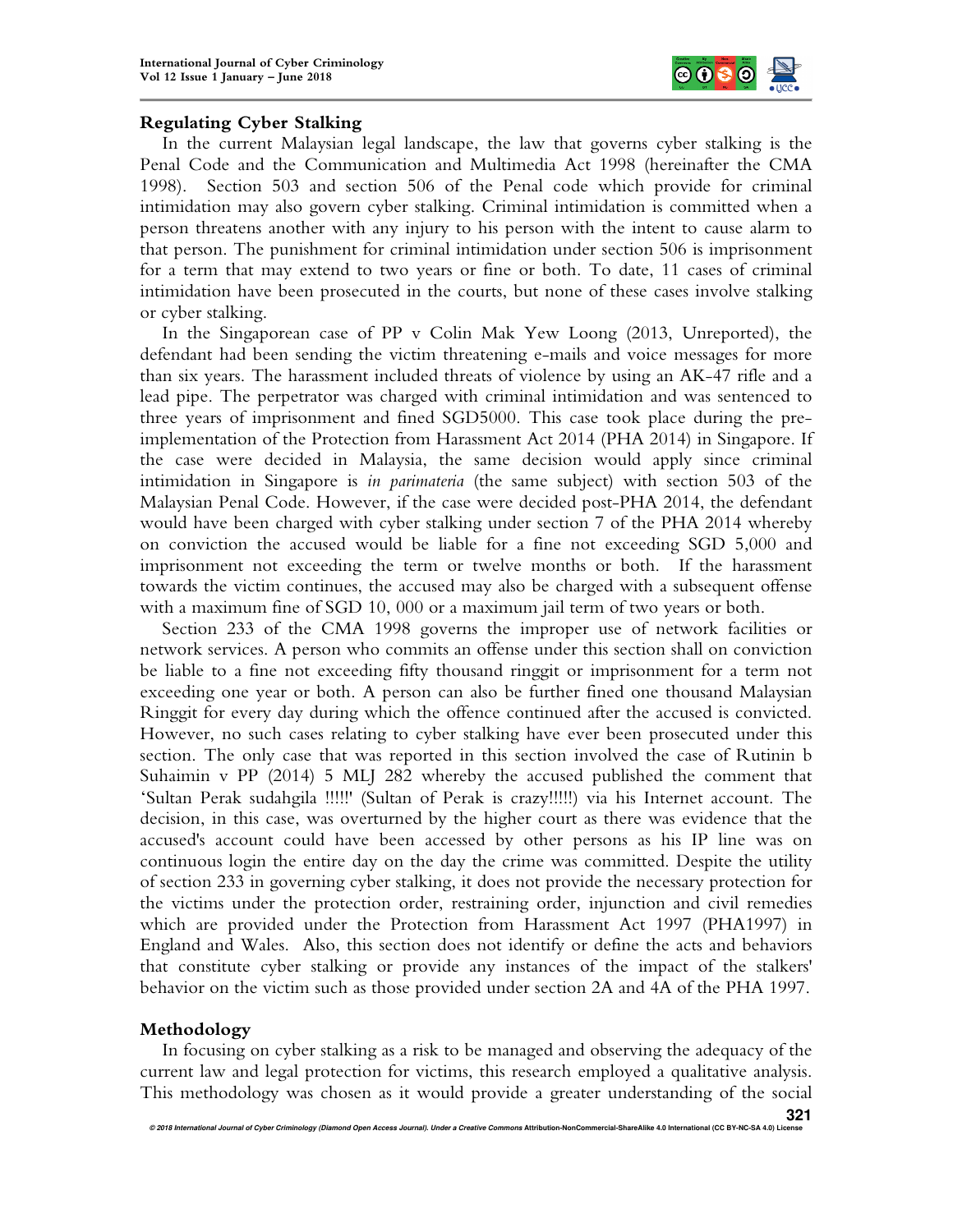phenomena to gain an in-depth, intense and a holistic overview of the study (Silverman, 2013). Hence, such a methodology would enable the researcher to explore the views of the respondents on the criminalisation and the legal protection of victims of cyber stalking in Malaysia. For this paper, the findings were based on data collection via primary and secondary data, and this stage was divided into two phases. The first phase of the data collection involved reviewing all the relevant literature on the subject matter via librarybased search (Bell, 1987) on cyber stalking and the gendered nature of the crime. The primary sources included the Communication and Multimedia Act 1998 and the Penal Code while the secondary sources include textbooks, academic journal articles, government reports, newspaper articles and online databases and sources.

The second phase of the data collection involved fieldwork, in which the primary data was mainly generated from face-to-face semi-structured interviews with eighteen respondents. In-depth interviews are used in this study to capture the respondents' perception and perspectives that are able to reconstruct the meanings attributed to their experiences and events (Scheibelhofer, 2008). Such interviews with the respondents are crucial to obtaining more detail answers when giving their views and opinions (Scheibelhofer, 2008). According to Bryman (2007), the in-depth qualitative interviews would be the most appropriate method for collecting the data for the present study as this research is interested in knowing and understanding the respondents' point of views. The interview method was chosen as it provided the researcher with the opportunity to explore the respondents' opinions of an issue in depth, rather than to merely test their knowledge on the subject matter or to only categorize their information (Matt, 2000).

A total number of eighteen respondents were interviewed in this study. Out of these, three respondents were police officers from the Cybercrime Unit of the Royal Malaysian Police, two officers from Cyber Security Malaysia, two members from the Bar Council Malaysia, two deputy public prosecutors, two legal practitioners who specialises in cyber law and one member of the WAO, two officers from the Multimedia and Communication Commission and one cyber stalking victim. This study is mainly interested in the respondents' narratives on their perception of cyber stalking and the laws governing cyber stalking. The reliability of these narratives was strengthened via an independent triangulation with the semi-structured interview data obtained from two officers from the Ministry of Communication and one officer from the Multimedia and the Ministry of Women, Family and Community Development respectively. Out of the eighteen interviews, twelve were men and six were women. Bertaux (1981) and Guest, Bunce, and Johnson (2006) suggest that fifteen respondents would be the minimum sample size for such qualitative research to reach the point of saturation. The number of samples is based on the contention of Crouch and McKenzie that twenty respondents in a qualitative study help build and maintain a close relationship and improve open and frank exchange of information (Crouch & McKenzie, 2006).

The sampling method in this research incorporated a purposive sampling, which means that the respondents were selected because they were likely to generate pertinent data for the research (Crouch & McKenzie, 2006). The chosen respondents represent various stakeholders that have been identified and selected based on their occupational roles as they have a portfolio very close to the research topic and are believed to be able to provide relevant data. Access was gained through email, telephone and also through the gatekeepers within the relevant institution. All the potential respondents were given a set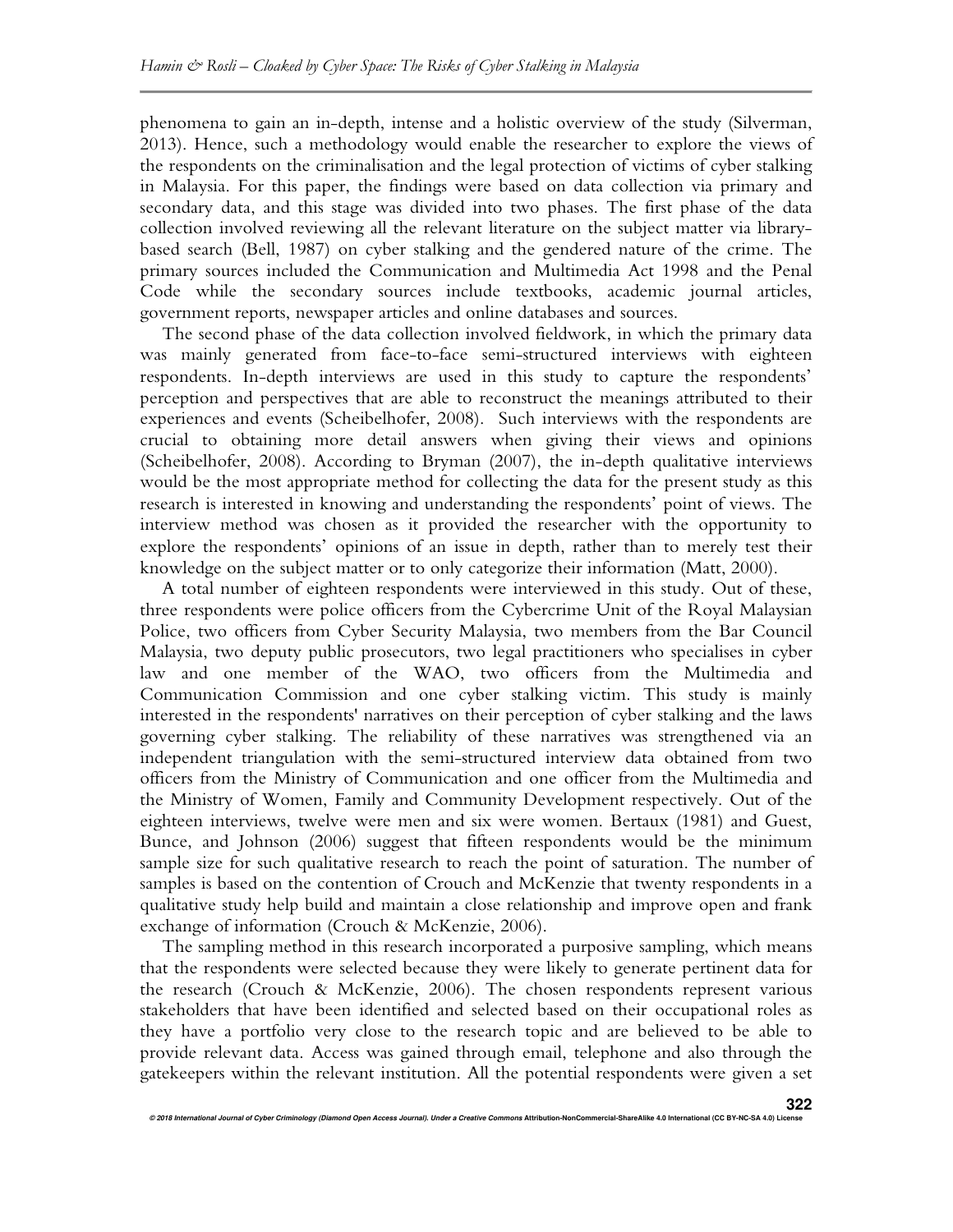

of interview questions at the time of access to help them decide whether or not to participate in the research.

In this research, the time spent on the fieldwork and such interviews was two months. Each interview lasted between twenty-five minutes to an hour at the respondents' workplaces. Prior to the interview session, the objectives of the research and other information were explained in simple language to every respondent. Such information included why they were being interviewed, what would be done with the information they provided and what are the potential outcomes of the research. The interview began with informal discussions by selecting a topic of interest and once a relationship had been developed, the researcher started with the semi-structured interview questions to guide the discussion. Harvey (2011) states that establishing a rapport and a relaxed environment are crucial to collecting good quality data.

In relation to the ethical matters, this research did not have to go through the Ethics Committee of the University, given that no clinical trials are involved. The researcher, however, has taken due reasonable care and diligence in maintaining the importance of ethics while conducting this study. All the respondents have been given a fair opportunity and encouraged to raise any questions and concerns during the interview.

In analysing the primary data, all the interviews were digitally recorded, and their contents transcribed and analysed using the Atlas.ti version 8 qualitative research software. Such data analysis was conducted through thematic and content analysis, in which observations and interview transcripts from the semi-structured interviews were examined (Seidman, 2006). The process consisted of creating codes and categories, taking into account the themes and then analysing the respondents' perceptions and experiences, along with the existing literature review. Once the codes were added to the project in Atlas.ti, the code was approached deductively and then linked to the important segments in the data. As the data were coded deductively, the researcher had also come across new themes and ideas; hence, the researcher needed to code the data inductively (Jesson, 2011). The coding process was essential in segmenting the data segments relevant to each of the codes identified for the research. Once the list of codes was generated, it contained both the deductive codes as well as the inductive codes.

Semantic validation through primary data quotation may be useful to verify the interpretations made within the content analysis. The descriptions of the respondents' views suggest the way in which the narratives of the perceptions of cyber stalking and the law governing such crime may constitute the construction of its realities. As such, despite the lack of generalisation of the findings, the data are deemed valid and reliable, presenting insights on how cyber stalking is a risk that needs to be managed and there are inadequacies in the current legal framework governing cyber stalking.

## **Findings**

## *Cyber stalking as a Risk to be Managed*

The research revealed that cyber stalking is perceived as a risk to be managed rather than a crime to be punished. The majority of the respondents believed that such risks were generated due to new ways of communicating and rapid technological changes that are occurring. A respondent commented that: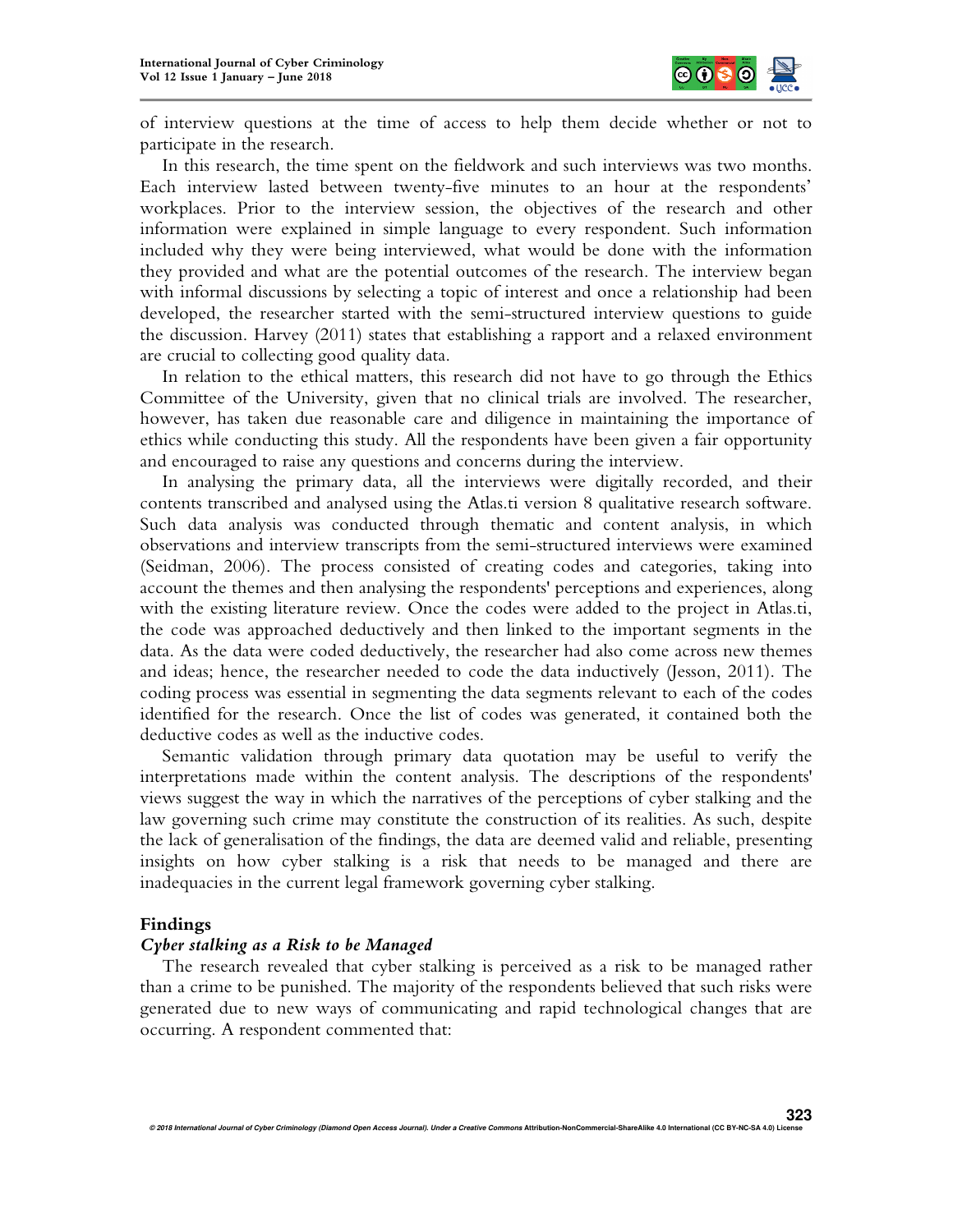I think the risk of cyber stalking is on the rise because of the way people are communicating now... through the online medium such as the SMS, WhatsApp, and other social media accounts.

Another respondent suggested that:

It is how we use technology and now more technological platforms are available to communicate. Back in the old days, if I want to stalk you, I have to follow you physically.

Similarly, one respondent from a regulatory body commented that:

Cyber stalking is a greater risk nowadays because of the influence of social media.

#### *Manufacturing the risks*

The findings revealed that the majority of the respondents believed that the victims might have contributed to the creation or manufacture of the risks of cyber stalking by having access to the Internet. One respondent commented that:

When people have access to the Internet and create Facebook accounts, of course, there is a risk of cyber stalking.

Similarly, another respondent commented that:

Cyber stalking risks may happen as more and more users are connected to the Internet… some may have good or even bad intentions when using the Internet.

The majority of the respondents suggested that another way in which the risk of cyber stalking was manufactured was through over sharing of personal information online or in social media applications. One respondent cited that:

This risk of cyber stalking may exist due to our eagerness to share everything online...

Similarly, another respondent remarked:

In this life and especially when communicating online, we cannot share everything with others... if what we share is harmful to us, it's best not to share!

#### **Secondary Victimisation in Cyber Stalking**

The findings suggested that on the perception of cyber stalking, there was ambivalence on the seriousness of cyber stalking. Despite understanding the nature of cyber stalking, the majority of the respondents were either unaware of the severity of the offense or were engaged in what could be considered secondary victimisation of cyber stalking. One respondent stated that:

I believe that when someone sends you SMS or WhatsApp or e-mail message many times in a day threatening you, that is cyber stalking…it is a serious crime… but I'm not too sure how many Malaysian are experiencing this.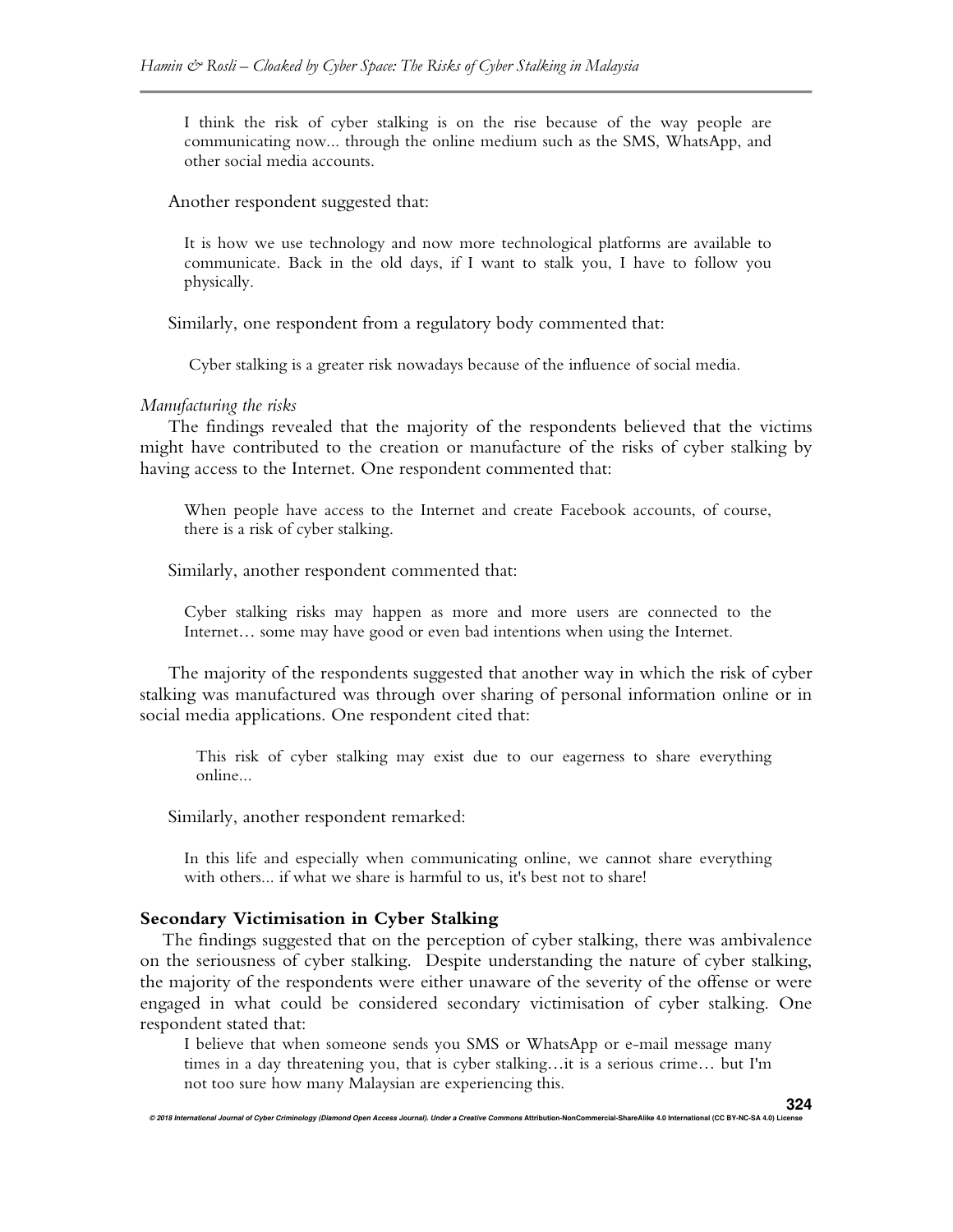

## *Minimizing the threat*

Some of the respondents, in particular, the regulators, considered such an offence lightly and suggested that a simple solution could be used to tackle the issue. A respondent stated that:

It's easy. What the victim needs is only to close her account. She could also create a new account and make sure that the stalker is no more in the friend's list.

Another respondent suggested that:

If you just grow up and ignore the stalkers, you'll be OK…

# *Victim-blaming mentality*

Some of the respondents blamed victims for exposing themselves to cyber stalkers. A respondent from the regulatory body remarked that:

If you reveal everything to the public… then it's your problem…

On a similar assertion of victim-blaming, another respondent argued that:

You would not reveal anything about yourself to the public in real life without cause, and similarly, there is no reason for you to do so to an anonymous individual on the Internet...

# **Gendered Nature of Crime**

The findings revealed that the majority of the respondents thought that the perpetrators of the crime were not solely men and that they believed that both men and women were potential cyber stalkers. A respondent from the regulatory body remarked that:

The stalkers can be anyone, not necessarily men…

Such a belief was apparent based on the equal percentage of Internet involving both genders. Another respondent from the same regulatory body suggested that:

In Malaysia, our Internet users are almost 50-50...54/46 meaning we have equal number female and male users…I don't think the crime is limited to a specific gender because technology is gender neutral.

# **Adequacy of Law and Legal Protection for Victims**

The findings suggested paradoxical views on the adequacy of the law and the legal protection for the victims of cyber stalking. A respondent from a legal firm remarked that:

Cyber stalking is already a crime under the existing law… similar reliefs are available under the Domestic Violence Act, and under the Rules of Court 2012 and by common law (e.g., *quia*time injunctions) …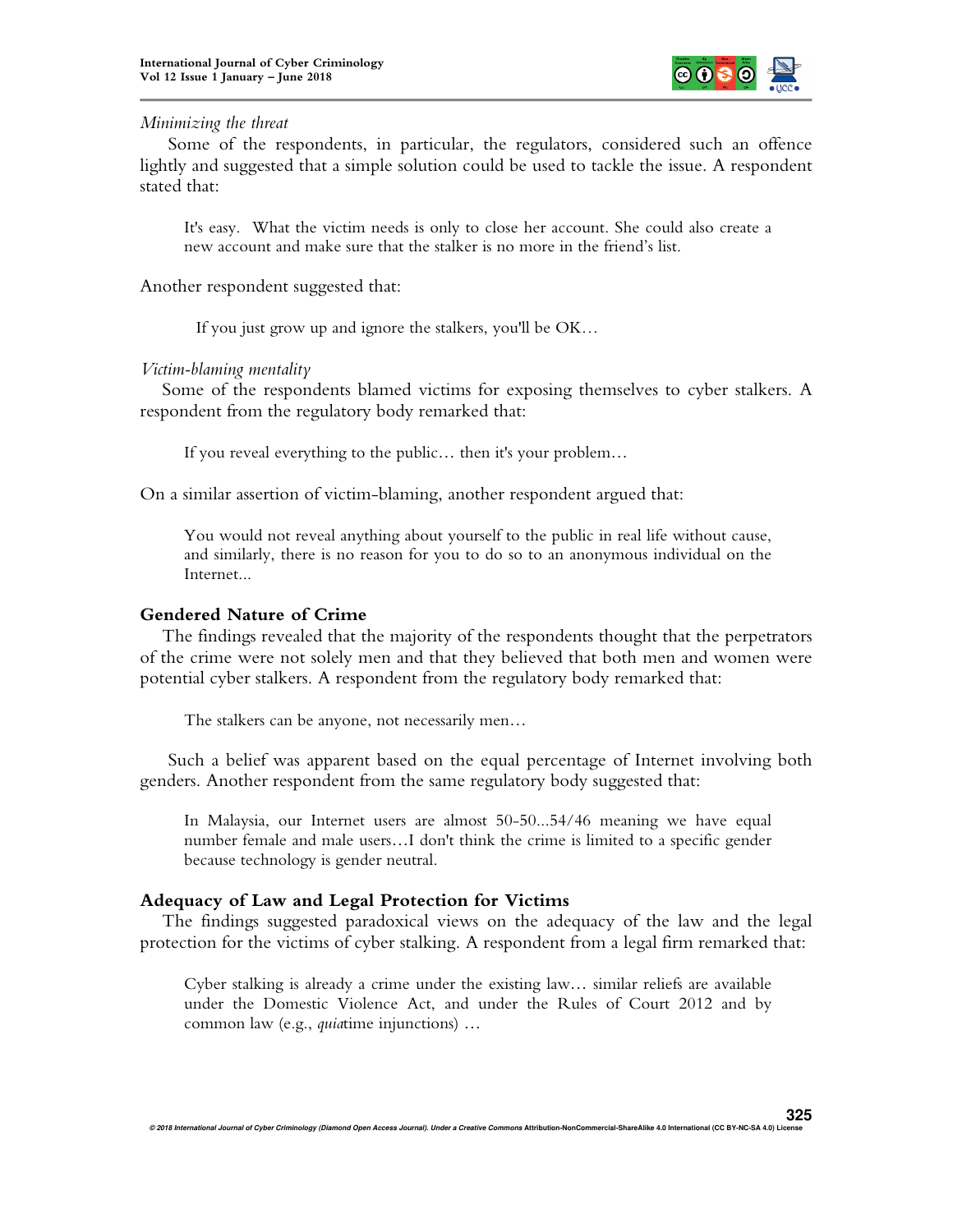Another respondent also from a regulatory body highlighted that the current law is sufficient due to the availability of an existing legal framework involving four legislations that could govern cyber stalking. He commented that:

We have the Defamation Act, the Sedition Act, Section 233 of the CMA and the Penal Code. So, all these laws may cover cyber stalking.

Despite such belief in the sufficiency of the current law, some respondents perceived that it is now suitable for Malaysia to have a specific anti-stalking law akin to Singapore and England and Wales. A respondent from a regulatory body commented that:

We need to establish a specific anti-stalking law that is similar to the law and the legal protection available in the UK.

### **Governing the Risks of Cyber Stalking**

The findings indicated that some of the respondents believed that cyber stalking risks need to be mitigated or governed to protect themselves online. Hence, they offered some possible modalities to mitigate or regulate the risk of cyber stalking such as lodging a police report, using technology to block the stalkers, creating awareness campaigns involving the regulators and imposing self-regulation when using the Internet.

### *Reporting to the police*

The findings revealed that the majority of the respondents suggested that lodging a police report would be an appropriate response to the risk of cyber stalking. A respondent from a regulatory body remarked that:

We advise the victims who reported to us to lodge a police report at any nearby police station… and they must provide all pertinent and relevant information to the police.

### *Technology as governing modality*

Further means of mitigating the risk of cyber stalking would be through technology namely by use of password authentication, blocking technology and by using security software like Norton security software which prevents spyware from entering the victim's computer. A respondent stated that:

Computer users are usually excited about a new IT application without taking care of online security and safety. One example of protection against cyber stalking is to block the stalker from your hand phone, Facebook, Instagram and Twitter accounts.

#### *Awareness campaigns and education*

The findings indicated that a top-down approach in the form of the awareness campaigns and exposure through education be made mandatory by regulators for computer users to minimize their risks of cyber stalking. One respondent for a regulatory body asserted that:

We have conducted several road shows to make Malaysians aware of the risk of cyber stalking.

**326**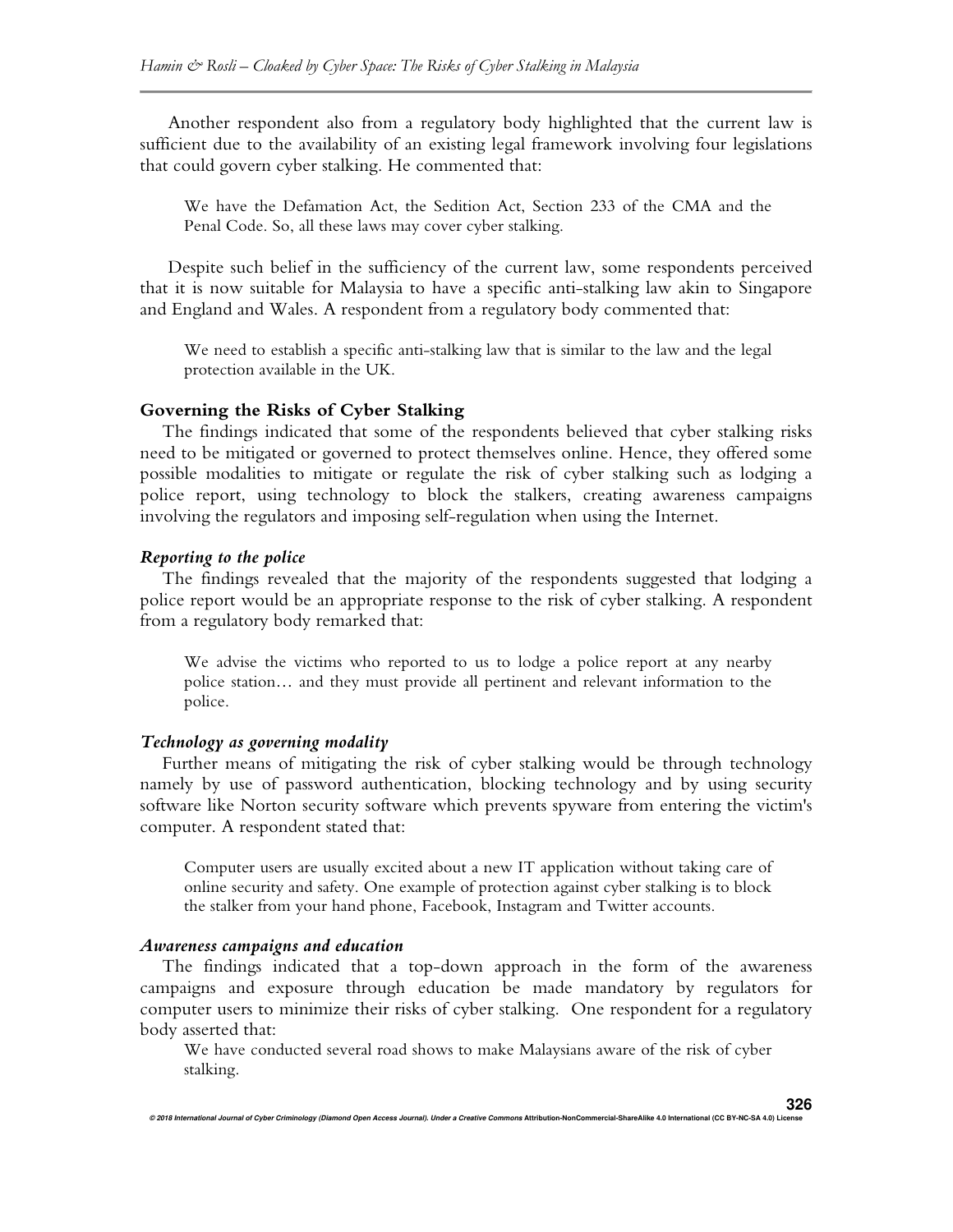

Similarly, another respondent agreed that creating awareness and exposing issues related to cyber stalking through education would be beneficial in the reduction of such risks. A respondent commented that:

Mitigation of such risks and crime would involve educating computer users and creating awareness on the dangers of the Internet…

## *Individual responsibility*

The findings suggested that individual responsibility and the preference for private justice are evident from the narratives of the respondents. Such responsibility would involve not only managing their risks of cyber stalking but also to assume some of the blame for the failure to manage such risks. The majority of the respondents perceived that computer users would have to protect themselves against such risks or crime as the regulators seemed to place such responsibility upon them. One respondent from a regulatory body commented that:

Via education and awareness campaigns, we have emphasized that computer users must regulate their usage and protect themselves.

A similar view was expressed by another respondent who commented that:

Computer users need to be aware of the risk of using computers … one involving cyber stalking and need to know how to protect against stalkers…

## **Discussion**

The findings revealed that cyber stalking is a risk to be managed, which confirms Beck's risk-society theory that underlines the changes happening within contemporary social life such as technological changes, declining influence of customs and tradition and democratization of personal relations (Beck, 1992). The extant literature further suggests in the past decade, globalization and technological advances have led to the rampancy of cyber stalking (Perry, 2012; Paladin, 2016; Dhillon, Challa, & Smith, 2016; Hamin & Wan Rosli, 2017).

With regards to the manufacturing of risks by the victims, the findings suggested that victims have contributed to the creation of the risks of cyber stalking by over sharing personal information online and by having unlimited access to the Internet. These findings confirmed the literature on the rampancy of cyber stalking which may be due to the voluminous information available online (Leong & Morando, 2015; Heinrich, 2015; Reyns, 2015). The online environment also provides a conducive setting for cyber stalkers to prey on their victims (Smoeker & March 2017; Hamin & Wan Rosli, 2017).

The findings on the governance of the risks of cyber stalking suggested that reporting of cyber stalking ordeal to the authorities or police was favorable. However, such views are contrary to literature which indicates that victims do not usually report such crime immediately to the police (Patel, 2013; McNamara & Marsil, 2013). Such reluctance is attributed to the lack of positive response from the authorities (Hamin & Wan Rosli, 2017).

Furthermore, the findings indicate that other modalities of governance such as technology, awareness via campaign and education by regulators play significant roles in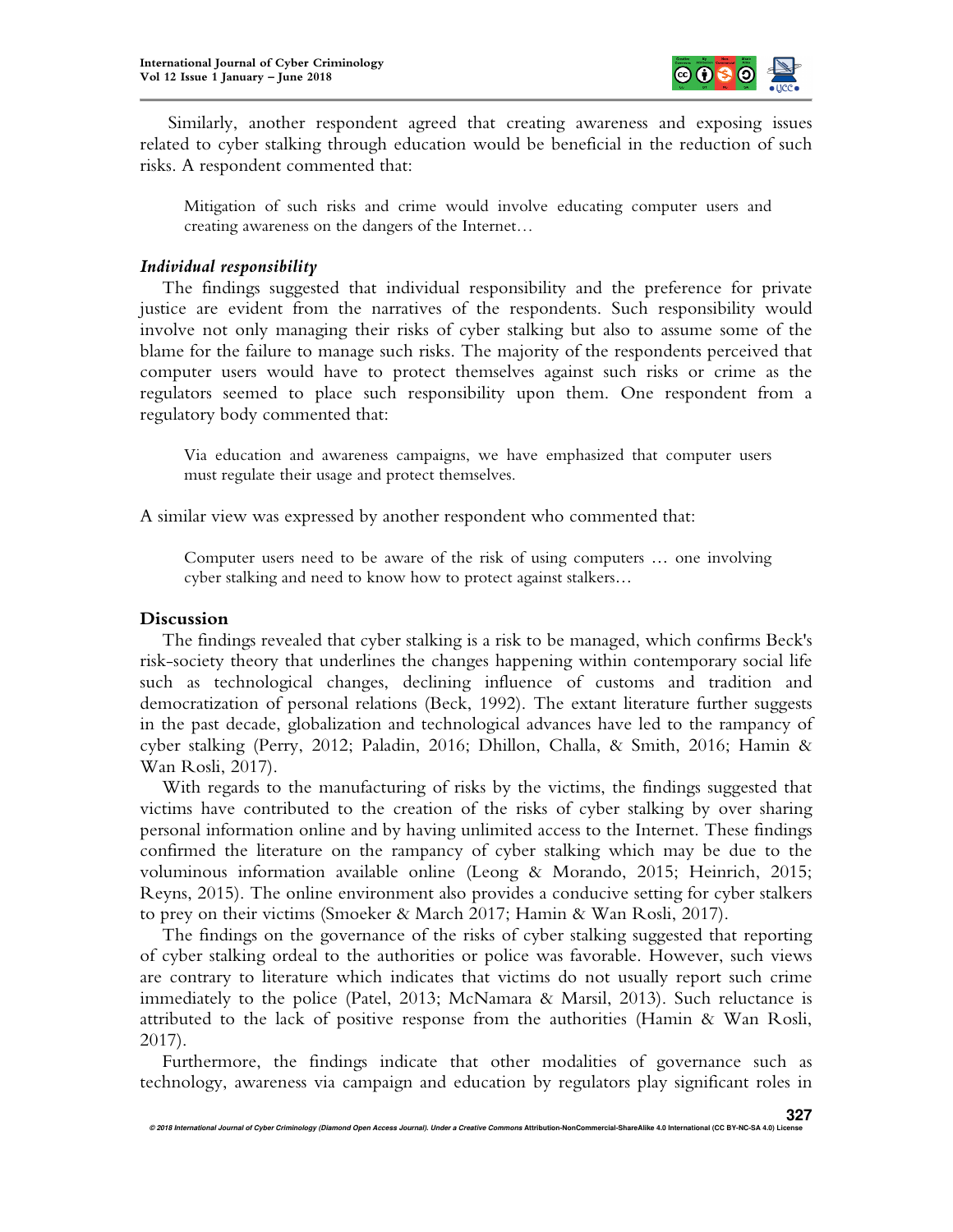governing such risk. This view confirms the literature that supports other governing modalities apart from the law that may be essential in governing such crime (Paladin, 2016; Hamin & Wan Rosli, 2017; Heinrich, 2015).

The narration of the findings above also suggests that mitigating the risks needs to be undertaken by victims of cyber stalking themselves. In the move towards a world risk society in which the magnitude of the risks is more significant, mitigation of risk is paramount to protect computer users from being victims of crime, in particular, cyber stalking (Jaishankar, 2011). Interestingly, the findings indicate that the regulators seemed to place individual responsibility onto computer users, in particular, the victim, in managing his or her risks. Also, victims were blamed for failure in managing their cyber stalking risks. Such perception is consistent with O'Malley's notion of "privatized prudentialism" and Garland's responsibilisation strategy which suggest that rather than formal criminal justice institutions, informal controls within the civil society should provide order and security (Garland, 1999).

With regards to secondary victimisation in cyber stalking, the findings indicated that there was inconsistency in the perception of cyber stalking. The said crime was perceived to be severe but on the other hand, the apathy shown to the victims was surprising. Evidence suggested that the majority of the respondents were not fully aware of the effects of cyber stalking. Interestingly, the nonchalant responses to such crime by closing the victim's account or ignoring the stalker further indicated lack of knowledge of the seriousness of the crime and its inherent dangers (Tokunaga & Aune, 2015; Rawlinson, 2015; US Bureau of Justice Statistics, 2017)

The above findings indicated that the majority of the respondents believed that cyber stalking was not a gender-motivated crime and that anyone could be a cyber stalker. Interestingly, such belief may be due to the equal percentage of Internet users between the genders in Malaysia and (MCMC, 2017). Such a view is contrary to the above-mentioned current literature which shows that men are the more likely perpetrator than women (The Bureau of Justice Statistics (2017); the British Office for National Statistics, 2015; Godwin, 2003; Reyns, 2012; Aa, 2012). Similarly, the findings seem to disprove the findings in the Strategy and Policy Directorate research (2014) that women are more vulnerable to the victimization of cyber stalking rather than men.

With regards to the adequacy of the law and legal protection for cyber stalking victims, the findings again indicated that paradoxical perception exists amongst the respondents. While some of the respondents believed that a specific law on cyber stalking was an illusion, there was also favoritism on a specific law modeled on that in England and Wales with some legal protections provided within. Such ambivalence on the adequacy of the law and its legal protection seemed to be contrary to the international and local literature mentioned above on the sufficiency of the law dealing with such crime (Hamin & Wan Rosli, 2017; Mutawa et al., 2016). However, one respondent lamented that even if there is a need for a specific law governing cyber stalking, the implementation would be challenging given the current social and legal landscape.

### **Conclusion**

The findings reveal that cyber stalking is not merely a punishable crime but also a risk to be managed. Victims of such crime or risks are believed to be responsible for manufacturing such risk by having unlimited access to the Internet and by over sharing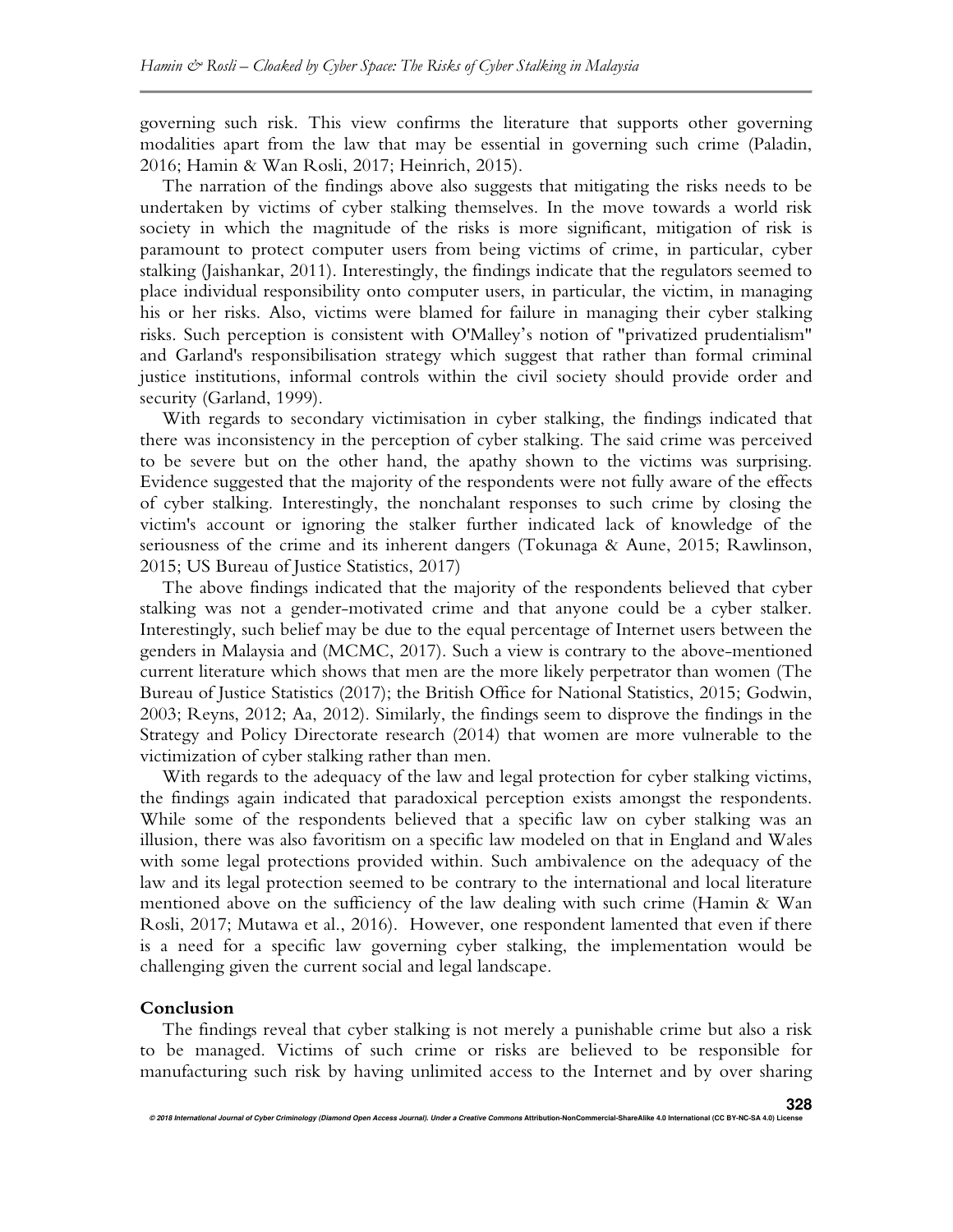

personal information in social media applications. Apart from that, the findings indicate that secondary victimisation is in existence in which, threat minimisation and victimblaming mentality are common. Also, contrary to the extant literature, the findings showcase that cyber stalking is not considered as a gendered crime. Importantly, the findings suggest the paradox of the sufficiency of the law and its attendant legal protection for the victims. Furthermore, it was found that other modalities such as reporting the matter to the authorities, exploiting technological software to block the stalkers and conducting awareness campaign are essential to governing the risks of cyber stalking. The findings also indicate that individual responsibility and the preference for private justice are evident corresponding to Garland's responsibilisation strategy and also O'Malley's privatised prudentialism.

The research has several implications for various stakeholders. Firstly, the lawmakers or the government should introduce specific provisions in the Penal Code. Alternatively, the government should create a new anti-stalking legislation which is more comprehensive, and which would provide adequate legal protection for victims akin to the laws in England and Wales and Singapore. Secondly, the regulators should enforce section 233 of the Communication and Multimedia Act 1998 to prosecute cyber stalkers. Victims of such crime should be afforded criminal law protection and should not be burdened with the individual responsibility to protect them. Lastly, the implication for computer users is that they need to implement bottom-up approach by adopting specific security measures via technology to minimise cyber stalking risks. Going beyond this qualitative research, future research could be conducted via mixed-method approach on the effectiveness of the current legal framework or a comparative analysis be made on the law in Malaysia and other jurisdictions such as England and Singapore or Australia in which the anti-stalking legislation is well established.

## **Limitations**

In completing the study, there are several limitations faced by the researchers, particularly during the fieldwork. First, the access issue involving the approval and consent from the gatekeepers is the Ministry of Communications and Multimedia and the Ministry of Women, Family and Community Development, which took one month to obtain. Another limitation is the willingness of the respondents to participate in the semistructured interviews. One interview was deferred several times due to the busy schedule of the respondent. Time management and planning with proper appointments with the respondents are crucial considerations in this research. Finally, the researcher acknowledges that a large number of interviews in the study certainly lead to the use of time and resources in the process of contacting the respondents, arranging the appointments, travelling, changing plans, transcribing the interviews and analysing the primary data. As Creswell (2013) points out, conducting qualitative research needs a strong commitment and demands time and resources for the researcher to concentrate in the field study as well as some other challenges especially when the study relates to human participants.

## **Acknowledgement**

*This work was supported by research grant FRGS/1/2016/SSI10/UITM/02/5 by the Research Management Centre, University Teknologi MARA, Shah Alam, Selangor.*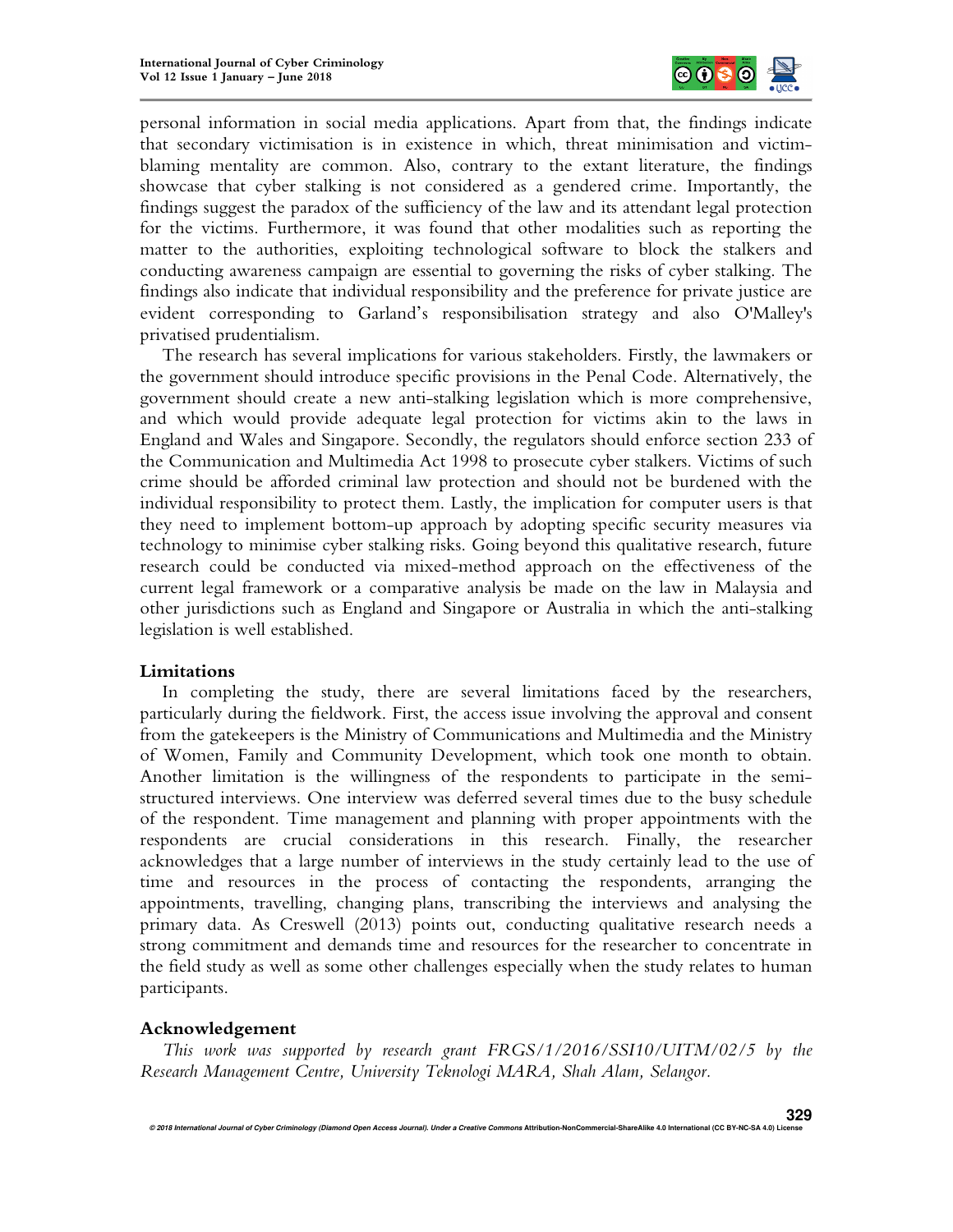#### **References**

- Aa, S. (2011). International (cyber) Stalking. In: R. M. Letschert, & J. J. M. van Dijk (Eds.). *The new faces of victimhood: globalization, transnational crimes and victim rights* (pp. 191-213).
- Al-Khateeb, H., & Epiphaniou, G. (2016). How technology can mitigate and counteract cyberstalking and online grooming. *Computer & Security Journal,* 14-18.
- Bell, J. (1987). *Doing Your Research Project – A Guide for First-Time Researchers in Education and Social Science.* Philadelphia: Open University Press.
- Bertaux, D. (1981). *From the Life-History Approach to the Transformation of Sociological Practice.* In: Biography and Society: The Life History Approach in the Social Sciences (pp. 29– 45). London: Sage.
- Beck, U. (1992).*Risk Society: Towards a New Modernity.* New Delhi: Sage. (Translated from the German Risikogesellschaft) 1986.
- Bureau of Justice Statistics (2017). *Stalking and Cyberstalking*. Office of Justice programs. Retrieved from https://www.bjs.gov/index.cfm?ty=tp&tid=973.
- Bryman, A. (2007). The Research Question in Social Research: What is the Role? *International Journal of Social Research Methodology, 10*(1), 5-20.
- Bocij, P., & Mcfarlane, L. (2002). Online Harassment: Towards a Definition of Cyberstalking. *Prison Service Journal,* 139, 31-38.
- Castells, M, & Pekka, H. (2002). *The Information Society and the Welfare State: The Finnish Model*. Oxford UP: Oxford.
- Crouch, M., & McKenzie, H. (2006). The Logic of Small Samples in Interview-based Qualitative Research. *Social Science Information, 45*(4), 483-499.
- Cybersecurity Malaysia (2010). *Cyberstalking a serious Threat*. Retrieved from http://cybersecurity.my/en/knowledge\_bank/news/2010/main/detail/1853/index.ht ml.
- Dhillon, G., Challa, C., & Smith, K. (2016). *Defining Objectives for Preventing Cyberstalking* (pp. 76-87). Presented at the IFIP International Information Security and Privacy Conference. Belgium: Springer International Publishing.
- Giddens, A. (1999). Risk and Responsibility. *Modern Law Review, 62*(1), 1-10.
- Giddens, A. (1990). *Consequences of Modernity.* Cambridge: Polity Press.
- Godwin, M. (2013). *Cyber Rights: Defending Free Speech in the Digital Age*. The MIT Press: Cambridge.
- Guest, G., Bunce, A., & Johnson, L. (2006). How Many Interviews Are Enough? An Experiment with Data Saturation and Variability. *Field Methods, 18*(1), 59-82.
- Hamin, Z., & WanRosli, W. R. (2017). Managing Cyberstalking in Electronic Workplaces, *Advance Science Letter*, *23*(8).
- Hamin, Z., & Wan Rosli, W. R. (2017). *Scent of a Woman: The Gendered Crime of Cyberstalking*. Presented at the UUM International Legal Conference (UUM ILC 2017) (Indexed), UUM Sintok, Kedah, Malaysia.
- Harvey, W. S. (2011). Strategies for Conducting Elite Interviews. *Qualitative Research*, *11*(4), 431-441.
- Haron, H., & Yusof, F. (2010). *Cyberstalking: The Social Impact of Social Networking Technology.* Presented at the International Conference on Education and Management Technology (ICEMT 2010).

**© 2018 International Journal of Cyber Criminology (Diamond Open Access Journal). Under a Creative Commons Attribution-NonCommercial-ShareAlike 4.0 International (CC BY-NC-SA 4.0) License 330**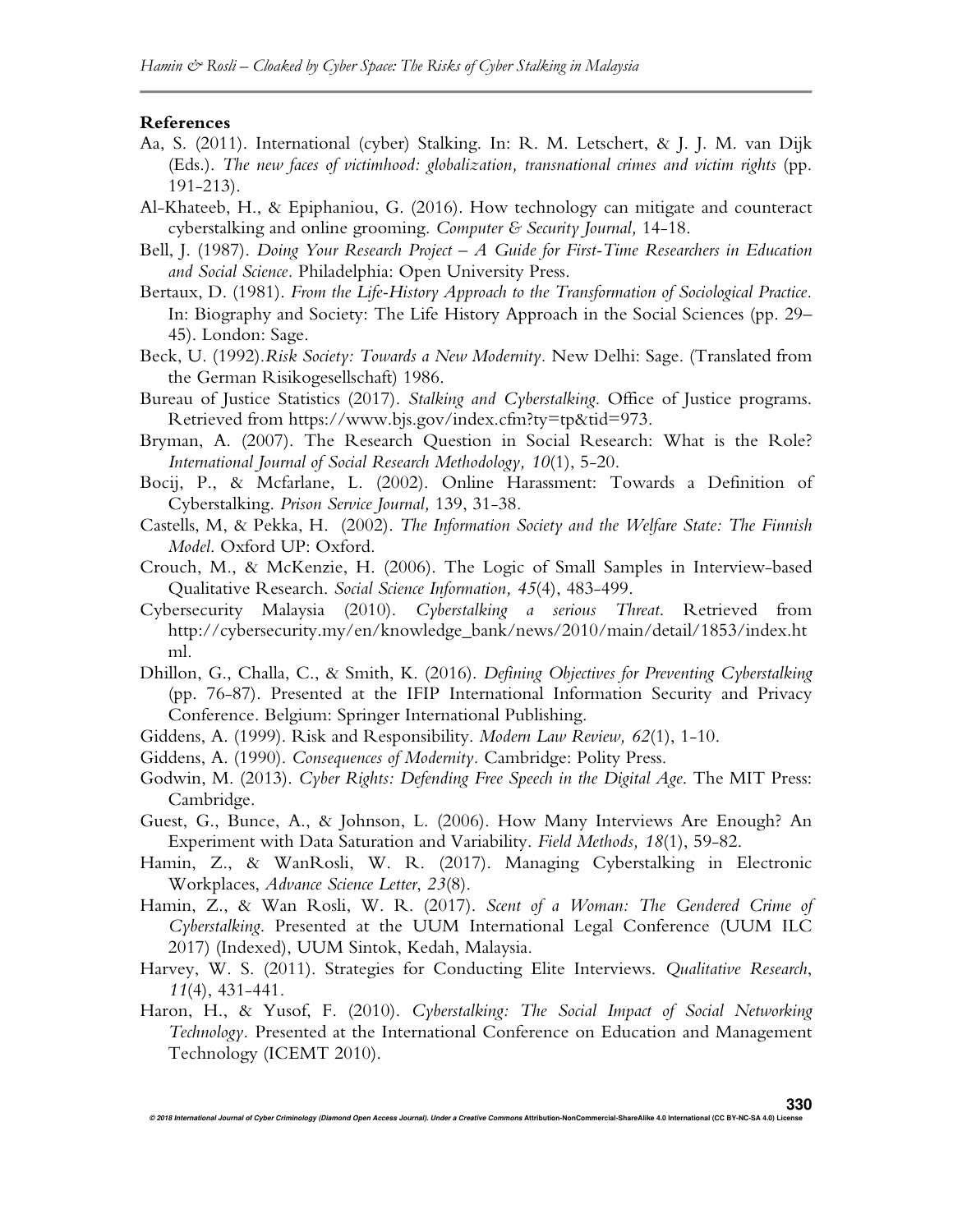

- Hazelwood, S. D., & Koon-Magnin, S. (2013). Cyber stalking and cyber harassment legislation in the United States: A qualitative analysis. *International Journal of Cyber Criminology*, *7*(2), 155.
- Heinrich, P. (2015). Generation iStalk: An Examination of the Prior Relationship between Victim of Stalking and Offenders. *Theses, Dissertations and Capstones*, Paper 917.
- Internet World Statistics (2018). *Internet Users in the World by Regions*. Retrieved from https://www.internetworldstats.com/stats.htm.
- International Telecommunication Union (2017). *ICT Facts and Figures 2017*. Retrieved fromhttps://www.itu.int/en/ITU-

D/Statistics/Documents/facts/ICTFactsFigures2017.pdf.

- Jaishankar, K. (2011). *Cyber Criminology: Exploring Internet Crimes and Criminal Behaviour*. Florida: Taylor & Francis Group.
- Jesson, J., Matheson, L., Lacey, F. M. (2011). *Doing Your Literature Review: Traditional and Systematic Techniques*. Cambridge: Sage. p. 9.
- Knight, M. (2015). Stalking and Cyberstalking in the United States and Rural South Dakota: Twenty-Four Years after the First Legislation. *South Dakota Law Review,* 59 S.D.L.REV.392.
- Lamplugh, D., & Infield, P. (2003). Harmonising Anti-Stalking Laws. *The George Washington International Law Review,* 34, 853.
- Leong, L., & Morando, J. (2015). Communication in Cyberspace. University of Denver Sturm College of Law, *Legal Research Paper Series*. Working Paper No. 15-11.
- Logan, T. (2010). *Research on partner stalking: Putting the pieces together*. Lexington, KY: University of Kentucky, Department of Behavioural Science & Centre on Drug and Alcohol Research. National Institute of Justice.
- MCMC (2017). Internet Users Survey 2017. Retrieved from https://www.mcmc.gov.my/skmmgovmy/media/General/pdf/MCMC-Internet-Users-Survey-2017.pdf.
- McNamara, C. L., & Marsil, D. (2012). The prevalence of stalking among college students: The disparity between researcher-and self-identified victimization. *Journal of American College Health,* 60(2), 168-174.
- Medlin, A. N. (2002). Stalking to Cyberstalking, a Problem Caused by the Internet. *Law and the Internet*, Fall 2002 papers, Georgia State University College of Law, 140 Decatur St., Atlanta, Georgia 30303 http://gsulaw.gsu.edu/lawand/papers/fa02/medlin.
- Meloy, J. (1998). *The Psychology of Stalking.* The Psychology of Stalking: Clinical and Forensic Perspectives. London: Academic Press.
- Mullen, P., Pathé, M., Purcell, R. (2000). *Stalkers and their victims.* Cambridge: Cambridge University Press.
- Mutawa, N., Bryce, J., Fanqueira, V., & Marrington, A. (2016). Forensic Investigation of Cyberstalking Cases Using Behavioural Evidence Analysis. *Digital Investigation, 16*, 96- 103.
- Ngo, F. (2014). Toward a Comprehensive Model on Stalking Acknowledgement: A Test of Four Models. *Crime & Delinquency, 60*(8), 1158-1182.
- Nobles, M. R., Reyns, B. W., Fox, K. A., Fisher, B. S. (2014). Protection against Pursuit: A Conceptual and Empirical Comparison of Cyberstalking and Stalking Victimization among a National Sample. *Justice Quarterly, 31*(6), 986-1014.